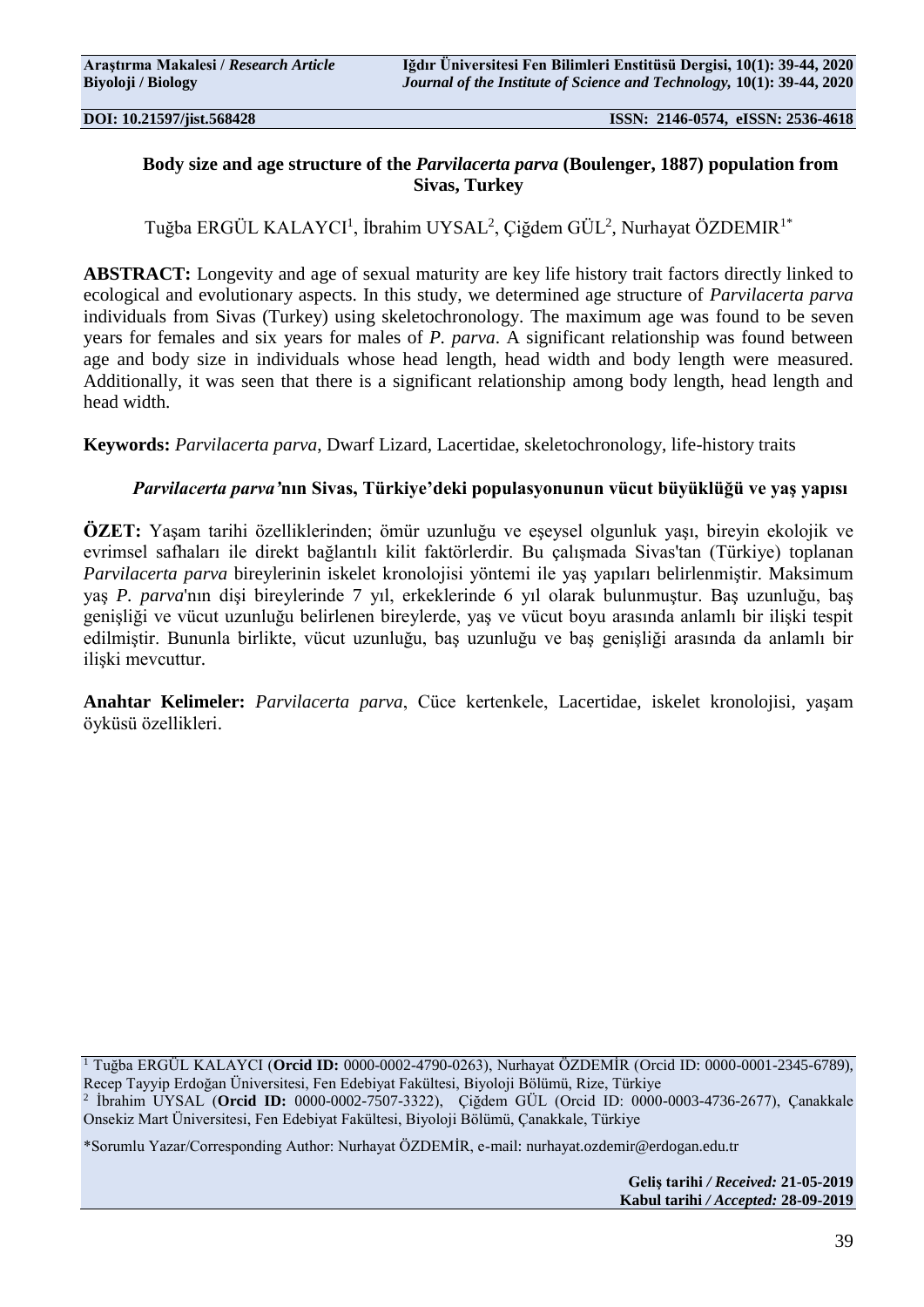### **INTRODUCTION**

Dwarf lizard, *Parvilacerta parva* (Boulenger, 1887), which a member of the genus *Lacerta* L., 1758*,* included into the genus *Parvilacerta* that has been recently established by Harris et al. (1998). Individuals of *P. parva* were recognized with their small size and called as a Dwarf Lizard. This species is endemic to the Anatolian peninsula and Transcaucasia (Bologna and Venchi, 1996) and is distributed in central and eastern Anatolia. It lives at an altitude between 800 and 2400 m above sea level (IUCN, 2019).

The main purpose of life-history studies of animals is to estimate variation in traits associated with longevity (age) of populations (Stearns, 1992). The age of animals is influenced by a wide variety of abiotic and biotic factors (like temperature, food availability, competition, predation, etc.). Different methods exist for age determination, such as body size correlation, mark and recapture, and skeletochronology. However, skeletochronology is the most trustworthy age determination method in reptiles and amphibians (Castanet, 1994; Smirina, 1994). This method appertaining to the number of lines of arrested growth (LAG) in the cross-sections of examined specimens has been used in amphibians and reptiles (Altunışık et al., 2018; Kurnaz et al., 2018).

Although there are studies about the hematology (Arıkan et al., 2009), phylogeny (Harris et al., 1998) and skull osteology of *P. parva* (Müller, 2002), only an age structure study from Konya, Turkey (Yakın et al., 2012) is present in literature. The ageing structure of natural populations can considerably vary among species, across populations of species, among individuals of the same population, and even among siblings of the same family (Toïgo et al., 2007; Lemaître and Gaillard, 2017). In addition to that, demographic population structures can vastly differ across latitudes and altitudes both within as well as among species (Gül et al., 2014; Bülbül et al., 2016; Kurnaz et al. 2018). Life-history research of *P. parva* is also needed according to IUCN Red List.

Here, we described longevity, age structure, age at sexual maturity and some morphological traits of *P. parva* from Sivas, central region of Turkey. Our goal is to find the relationship among these parameters and evaluate the feature which affects the age structure of the natural population of *P. parva*.

## **MATERIAL AND METHODS**

#### **Sampling**

We used museum specimens of the Herpetological Collection of the Section of Zoology, Department of Biology, Çanakkale Onsekiz Mart University, Turkey (COMU-ZM, Baycan and Tosunoğlu, 2017) for the present study. A total of 24 preserved (21  $\mathcal{Q} \mathcal{Q}$ , 3  $\mathcal{Z} \mathcal{Z}$ ) *P. parva* specimens from Sivas (1738 m a.s.l.), Turkey were evaluated.

Snout-vent length (SVL), head width (HW) and head length (HL) of each individual were measured with a digital caliper (nearest 0.01 mm) (Mitutoyo Corp., Kawasaki, Japan). Sex and description of subadult or adult were identified by the base of gonad condition. The longest toe of the hind limb of each sample was used for skeletochronological analysis.

### **Age Determination**

The removed bone tissue of each specimen was left in 5% nitric acid for 1-2 h for decalcification and then was washed in tap water. Cross-sections at mid-diaphyseal level (approximately 17 μm) were gained using a freezing microtome (Shandon, Thermo) and after that each cross-section was stained with Hematoxylin. The phalanges having the smallest medullar cavity were selected and mounted in aqueous synthetic resin (Figure 1).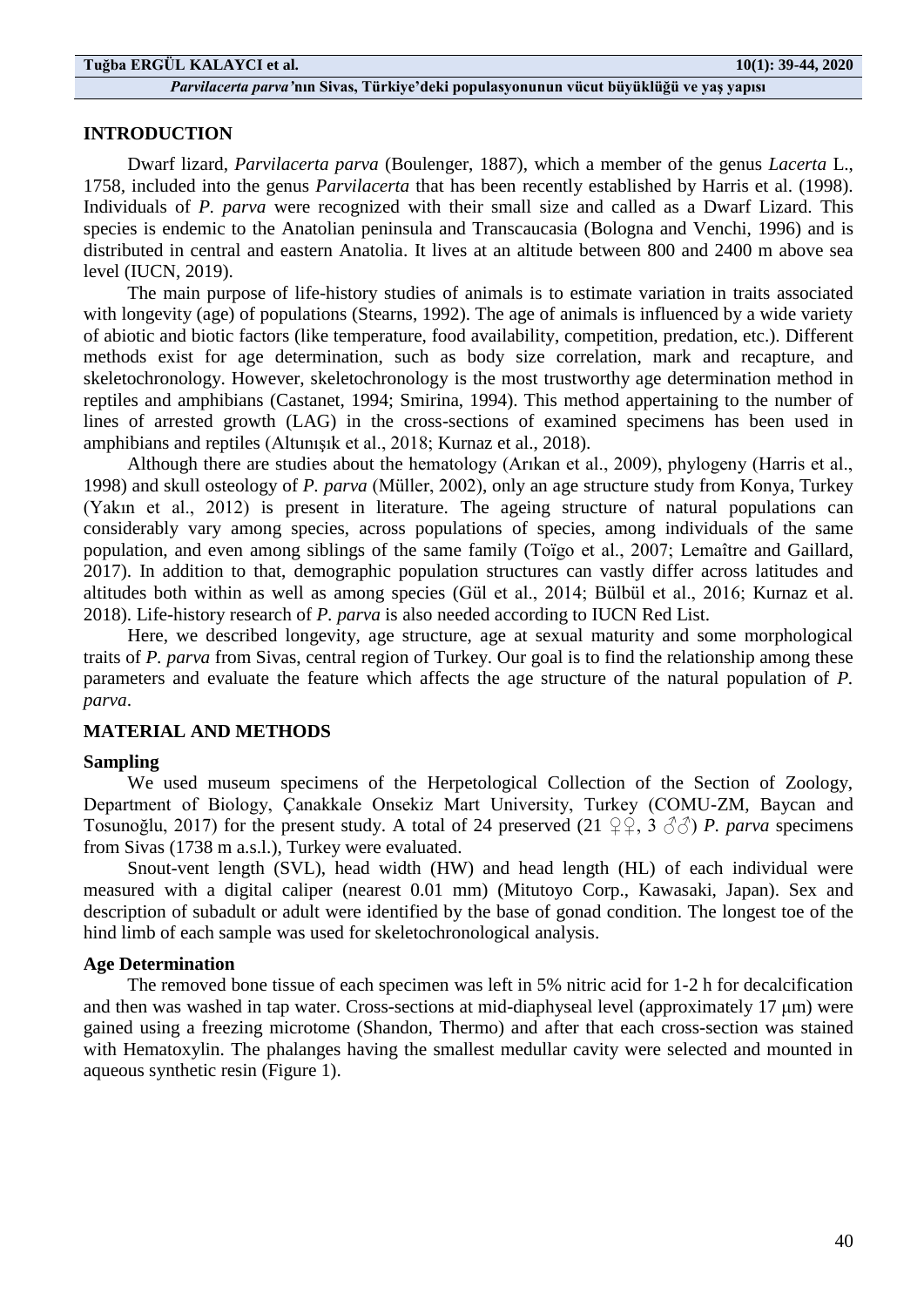

**Figure 1.** A cross-section (17  $\mu$ m thick) at the diaphysis level of a phalanx of a *P. parva* indicates 4 LAGs (m.c. = marrow cavity,  $r.l. =$  resorbtion line).

The histological sections were examined with a light microscope (Olympus BX51) equipped with a camera. The sections were evaluated using a BAB Bs200 pro analyzer. Two observers evaluated the number of LAGs on each section independently (T. Ergül Kalaycı and N. Özdemir). The decrease in distance between adjacent two LAGs was accepted as the sign of sexual maturity age (Ryser, 1988).

Due to inadequate numbers of male individuals, the survival rate (*Sr*) and the adult life expectancy were estimated only for the females. The following formula formed by Robson and Chapman (1961) was used for the calculation of survival rate:

*Sr*=*T*/( $R+T-1$ ), where  $T=N1+2N2+3N3+...$ ,  $R=\sum N_i$ , and  $N_i$  = the number of individuals in the age group *i*.

The adult life expectancy (ESP) was calculated via Seber's (1973) formula: ESP=0.5+1/(1 – *S*).

#### **Statistical Analysis**

Normality was calculated by the Kolmogorov-Smirnov test. SVL and age were normally distributed (P>0.05). Because of inadequate numbers of male individuals, differentiation between sexes in terms of morphological measurements and age was not determined, only descriptive value was exhibited. Only statistical differences were calculated between studied female population and literature (Yakın et al., 2012) and these were exhibited by Student's t-test.

Pearson's correlation was performed to test the relationship between the variables. All statistical analysis were tested via SPSS 21 (IBM SPSS Statistics for Windows).

#### **RESULT AND DISCUSSION**

The oldest individuals were found to be 7 years (range from 2 years to 7 years) for females and 6 years (range from 4 years to 6 years) for males (Figure 2). The mean age was determined as 4.33±1.20 years for female and 5.00±1.00 years for male individuals. Individuals reached sexual maturity at the age of 2 or 3 years. There was a false lines among sections, but we did not consider them as a LAGs. In addition to this, we detected double line 57.14% of individuals.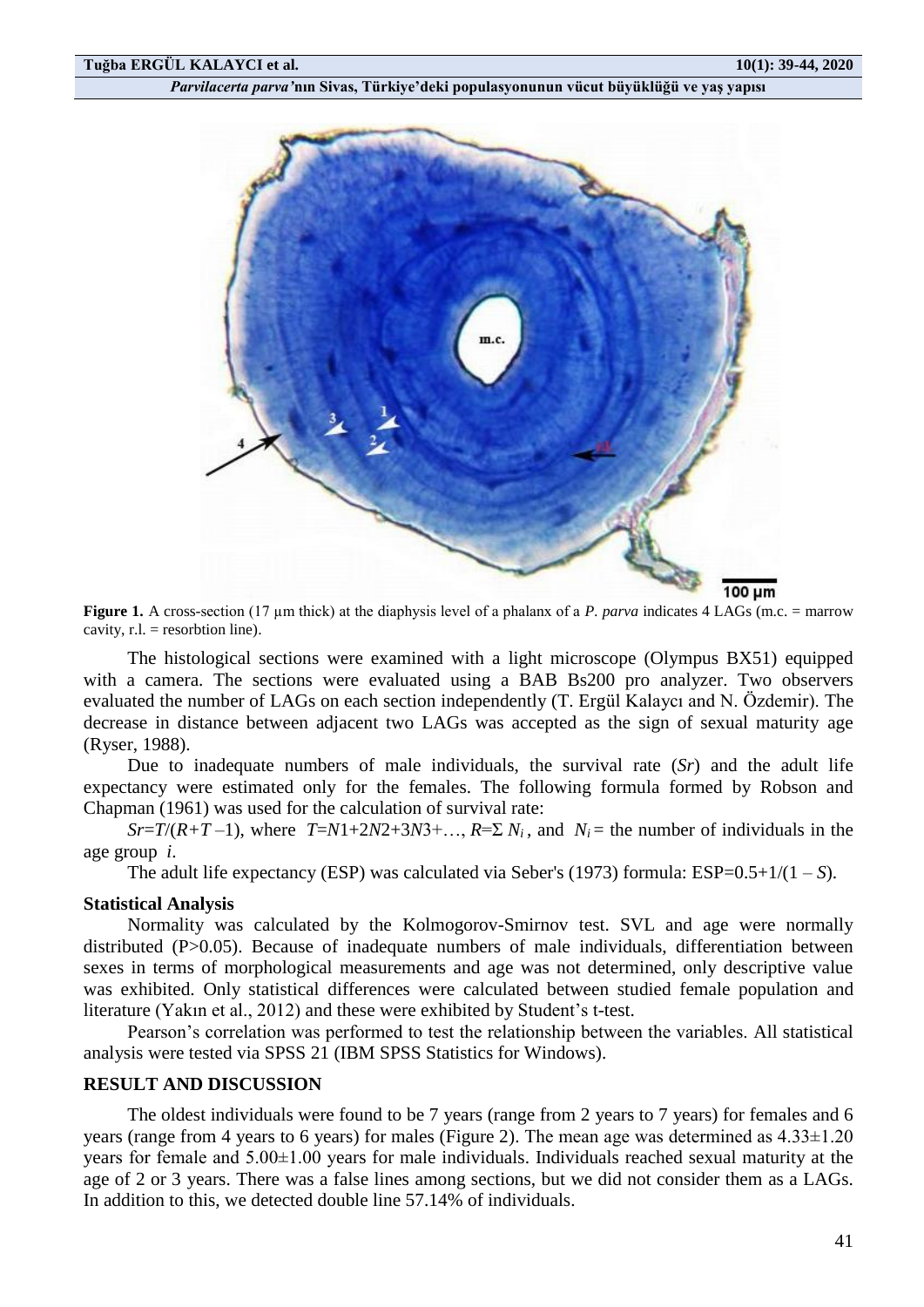

**Figure 2.** Age frequency of *P. parva* from Sivas population.

The survival rate and adult life expectancy (ESP) were calculated for only females of *P. parva* and they were found as 0.71 and 3.94, respectively.

The mean body size (SVL) was detected as  $45.64\pm6.66$  mm in females and  $51.09\pm2.93$  mm for males (Table 1). Descriptive statistics of head length and head width of the individuals were also given in Table 1.

Significant correlation was found in body size and age of females ( $r=0.96$  P $<0.05$ ). In addition, SVL-HL, SVL-HW, and HL-HW were significantly correlated ( $r_{SVL-HL}=0.88$ ,  $r_{SVL-HW}=0.67$  and  $r_{HL}$  $HW=0.80$  P<0.01).

| <b>TUDIC 1:</b> DOSCHBUYO SURBUO OI 1 . <i>BUI V</i> U HOIH DIYUS |             |                  |                   |                  |            |                   |             |
|-------------------------------------------------------------------|-------------|------------------|-------------------|------------------|------------|-------------------|-------------|
| Sex                                                               | Number of   | Mean             | Range SVL<br>(mm) | Mean Head        | Range Head | Mean Head         | Range Head  |
|                                                                   | individuals | $SVL \pm S.D.$   |                   | Width $\pm$ S.D. | Width      | Length $\pm$ S.D. | Length      |
|                                                                   | (years)     | (mm)             |                   | (mm)             | (mm)       | (mm)              | (mm)        |
| Female                                                            |             | $45.64\pm 6.66$  | 31.18-58.76       | $6.84\pm0.62$    | 5.70-7.83  | $11.00\pm1.21$    | 8.32-12.67  |
| Male                                                              |             | $51.09 \pm 2.93$ | 47.70-52.82       | $7.19 \pm 0.19$  | 6.98-7.35  | $11.78 \pm 0.69$  | 11.20-12.55 |
|                                                                   |             |                  |                   |                  |            |                   |             |

**Table 1.** Descriptive statistic of *P. parva* from Sivas

The one and only study in the literature about the age structure of *P. parva* is the study of Yakın et al. (2012) from Akşehir, Konya (c. 1050 m a.s.l.), Turkey. In that study, the highest age was found to be 8 years in female and 7 years for the male individual in *P. parva* from Konya. We found that maximum age was 7 years for female and 6 years for male in Sivas population. Additionally, significant differences in age were found between females of Konya and Sivas population (df=28, t=3.663, P<0.05). Generally, activity seasons of reptile are shorter at high altitudes and it is probably linked to slower growth and increased longevity (Piantoni et al., 2006; Kubisch et al., 2012). The altitude of Sivas locality is higher and the climate here is colder than Konya province (according to Turkish state meteorological service, the mean annual temperature is 9°C in Sivas and 11.6°C in Konya). Despite that, longevity of *P. parva* population is significantly higher in Konya. Researchers also found results in accordance with ours. Gül et al. (2014, 2015) estimated that individuals from lower altitudes exhibited higher mean ages than those from higher altitudes in *Darevskia rudis* and *Apathya cappadocica*, respectively. According to Boretto et al. (2018), differences in environmental condition, diet, and reproductive plasticity affect physiological and metabolic processes of the species resulting in the different longevities observed. Also, Tarkhnishvili and Gokhelashvili (1996) indicated that longevity is mostly related to the type of locality rather than other factors. As a result, physiological differences between two habitats of *P. parva* could lead to life history tradeoffs.

We found the age of sexual maturity as 2 and 3 years, although IUCN Red List database declared that sexual maturity comes after second hibernation (IUCN, 2019).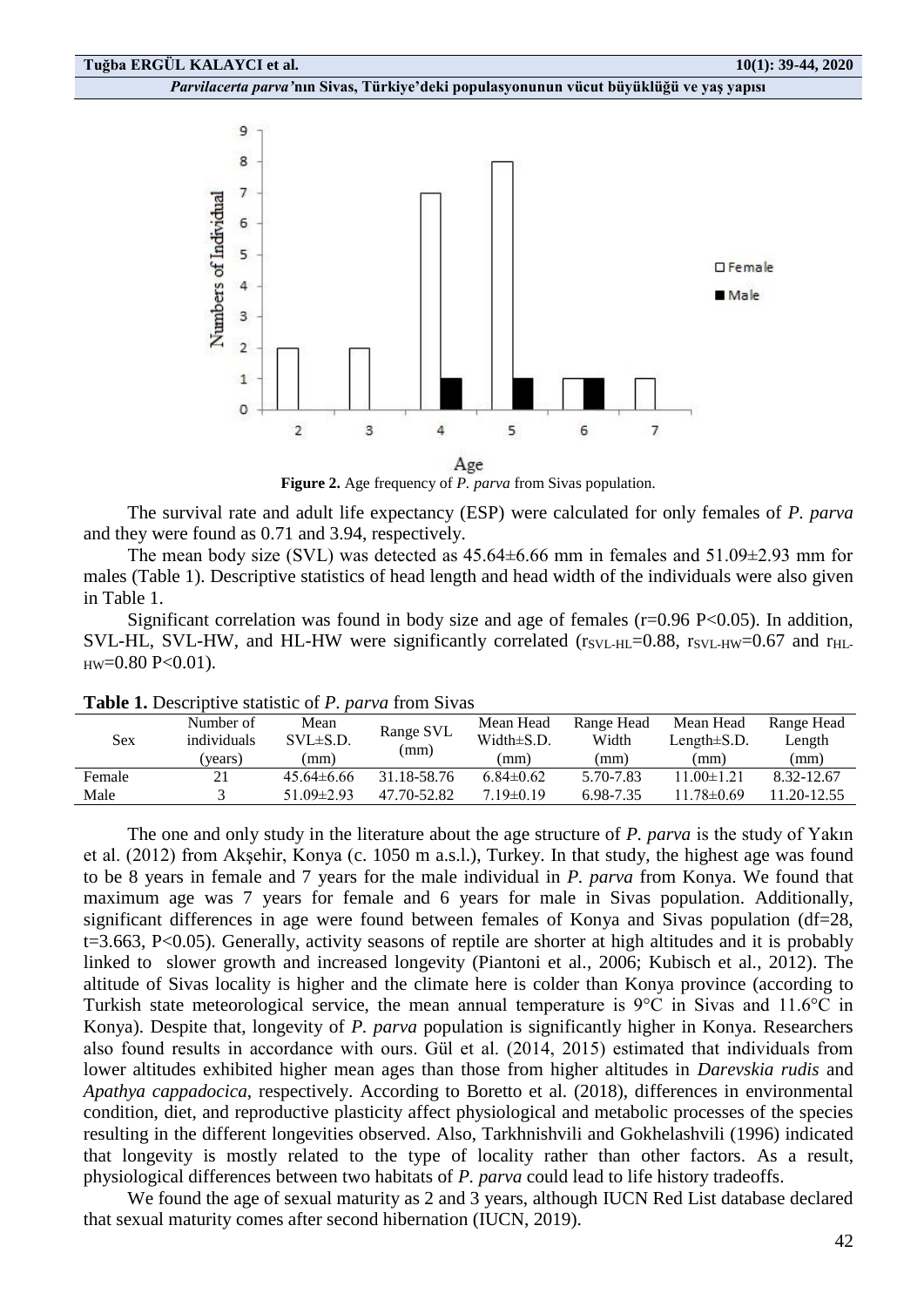High survival rate was detected in females of *P. parva* (found as 0.71). Concordantly, the risk factor of this species is categorized in IUCN Red List as a LC (Least Concern).

Kumlutaş et al. (2004) reported that the body length was higher in females than males in *P. parva*. In addition, Yakın et al. (2012) observed that females were larger in average SVL than males. In spite of that, we found higher values of the mean body length in males than the females. But it is a common fact that sexual dimorphism is almost absent in *P. parva* and we have inadequate numbers of males.

Yakın et al. (2012) found the mean SVL as 53.11 mm in females and 50.81 mm in males from lower (c. 1050 m a.s.l.) altitude than studied locality (1738 m). Mean SVL value of females was smaller in our study (Table 1). In most other reptiles, larger body size is characterized by high altitudes (Cabezas-Cartes et al., 2015; Bülbül et al., 2016). The selection towards more rapid heating abilities could be the reason for small body size in lizards which inhabit at colder climates (Pianka and Vitt, 2003). In additon, the body size of females is linked to fecundity and this pattern generally shows geographic variation (Horvathova et al., 2013). Climate has little effect on this variation (Bleu et al., 2011).

We found closer values in both sexes for head length. Similarly, in the absence of sexual dimorphism in *P. parva*, observing similarity in two sexes of *P. parva* is not surprising (Müller, 2002).

In this study, the significant correlation was detected between age and SVL. Correspondingly, Yakın et al. (2012) indicated a positive correlation between age and SVL in *P. parva* population from Konya. It appears that indeterminate growth is generally seen in lizards (Bauwens, 1999).

## **CONCLUSION**

The field application of skeletochronology include conservation biology (habitat management of species) (de Buffrénil and Castanet, 2000) or it determines the effects of comparative climatic features on population age structure and longevity (Wapstra et al., 2001). Findings of this study extend the knowledge of life-history traits of *P. parva*. Studies on different regions of Anatolia populations of *P. parva* are needed to understand the effects of local conditions on age structure and life histories of *P. parva*.

## **REFERENCES**

- Altunişik A, Eksilmez H, 2018. Demographic Life History Traits in a Population of a Critically Endangered Species, *Darevskia dryada* (Darevsky & Tuniyev, 1997). Animal Biology, 68: 27-37.
- Arıkan H, Göçmen B, Yildiz MZ, Ilgaz Ç, Kumlutaş Y, 2009. Morphology of Peripheral Blood Cells From Some Lacertid Lizards From Turkey. Russian Journal of Herpetology, 16 (2): 101-106.
- Bauwens D, 1999. Life-History Variations in Lacertid Lizards. Natura Croatica, 8: 239-252.
- Baycan B, Tosunoğlu M, 2017. The Catalog of Amphibia and Reptilia Specimens in The Çanakkale Onsekiz Mart University Zoology Museum (COMU-ZM). Turkish Journal of Bioscience and Collections, 1 (1): 38-55.
- Bleu J, Le Galliard JF, Meylan S, Massot M, Fitze PS, 2011. Mating Does Not Influence Reproductive Investment, in a Viviparous Lizard. Journal of Experimental Zoology Part A, Ecological Genetics and Physiology, 315A: 458-464.
- Bologna MA, Venchi A, 1996. *Lacerta parva* Boulenger, a New Lizard Species For The European Fauna. Amphibia-Reptilia, 17 (1): 89-90.
- Boretto JM, Cabezas-Cartes F, Ibargüengoytía NR, 2018. Slow Life Histories in Lizards Living in The Highlands of The Andes Mountains. Journal of Comparative Physiology B, 188 (3): 491-503.
- de Buffrénil V, Castanet J, 2000. Age Estimation By Skeletochronology in The Nile Monitor (*Varanus niloticus*), A Highly Exploited Species. Journal of Herpetology, 34: 414-424.
- Bülbül U, Kurnaz M, Eroğlu Aİ, Koç H, Kutrup B, 2016. Age And Growth of The Red-Belied Lizard, *Darevskia parvula*. Animal Biology, 66 (1): 81-95.
- Cabezas-Cartes F, Boretto JM, Ibargüengoytía NR, 2015. Age, Growth and Life-History Parameters of an Endemic Vulnerable Lizard From Patagonia, Argentina. The Herpetological Journal, 25 (4): 215-224.
- Castanet J, 1994. Age Estimation and Longevity in Reptiles. Gerontology, 40 (2-4): 174-192.